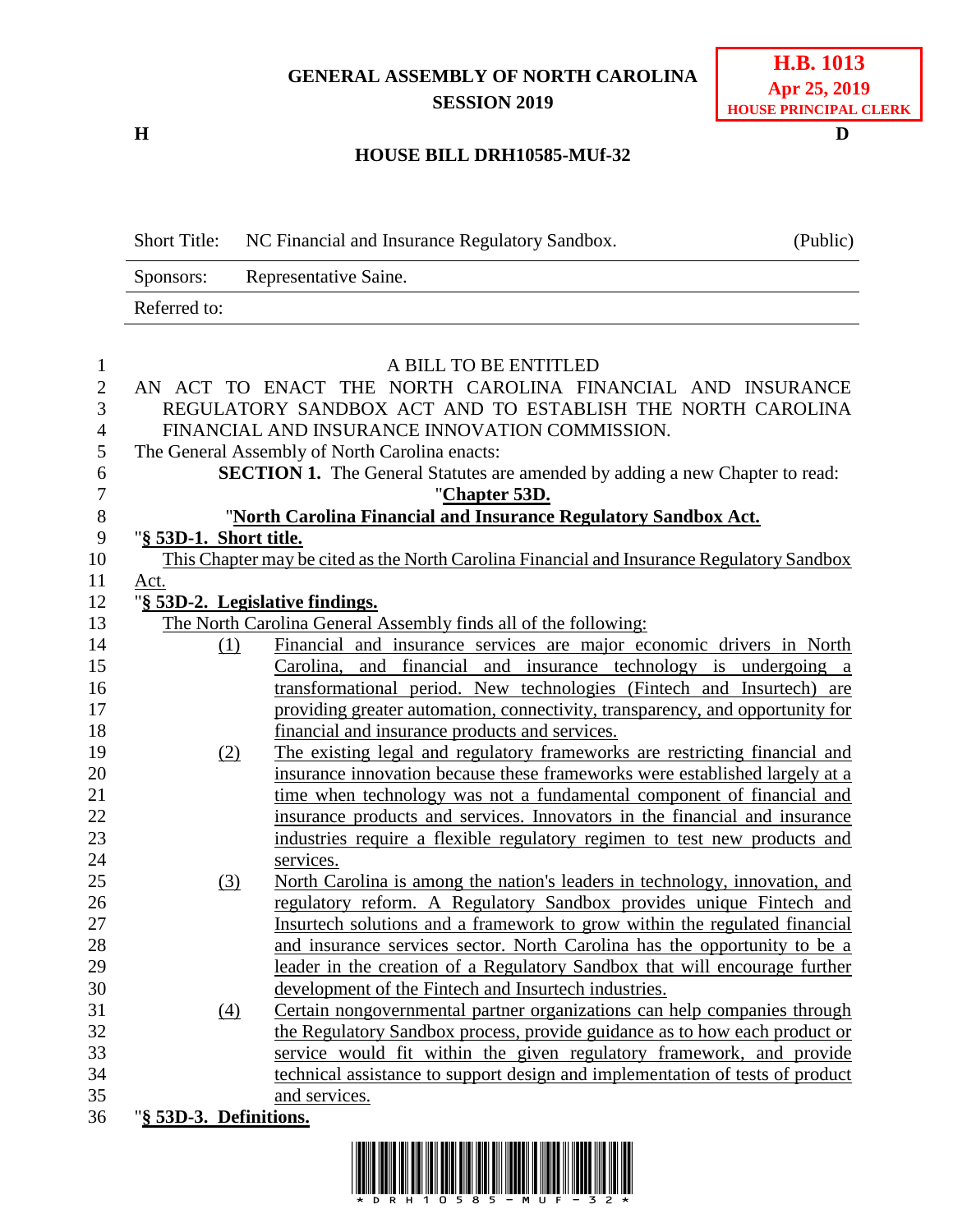|                           |     | <b>General Assembly Of North Carolina</b>                                                               | <b>Session 2019</b> |
|---------------------------|-----|---------------------------------------------------------------------------------------------------------|---------------------|
|                           |     | The following definitions apply in this Chapter:                                                        |                     |
|                           | (1) | Commissioner. – Commissioner of Banks.                                                                  |                     |
|                           | (2) | Controlling person. $-$ As defined in G.S. 53-208.42.                                                   |                     |
|                           | (3) | Innovation Commission. – The North Carolina Financial and Insurance                                     |                     |
|                           |     | Innovation Commission.                                                                                  |                     |
|                           | (4) | Regulatory Sandbox. $-$ A testing environment overseen by the Innovation                                |                     |
|                           |     | Commission in which a registrant may test a product or service on consumers.                            |                     |
|                           |     | "§ 53D-4. North Carolina Financial and Insurance Innovation Commission.                                 |                     |
| (a)                       |     | Mission. – There is established in the Office of the Commissioner of Banks the North                    |                     |
|                           |     | Carolina Financial and Insurance Innovation Commission. The Commission shall oversee the                |                     |
|                           |     | Regulatory Sandbox under this Chapter. The mission of the Commission is to develop a                    |                     |
|                           |     | regulatory environment that encourages and supports innovation, investment, and job creation in         |                     |
|                           |     | the financial and insurance industries among new and existing companies in this State.                  |                     |
| (b)                       |     | <u>Membership. – The Commission shall have the following members:</u>                                   |                     |
|                           | (1) | The Commissioner of Banks, or the Commissioner's designee, who shall serve                              |                     |
|                           |     | as the Chair.                                                                                           |                     |
|                           | (2) | The Commissioner of Insurance, or the Commissioner's designee.                                          |                     |
|                           | (3) | The Secretary of State, or the Secretary's designee.                                                    |                     |
|                           | (4) | The Attorney General, or the Attorney General's designee.                                               |                     |
|                           | (5) | The following public members, each of whom shall have a background in                                   |                     |
|                           |     | either financial services or technology or insurance services or technology:                            |                     |
|                           |     | A public member appointed by the Governor.                                                              |                     |
|                           |     | <u>a.</u><br>A public member appointed by the President Pro Tempore of the<br><u>b.</u>                 |                     |
|                           |     | Senate.                                                                                                 |                     |
|                           |     | A public member appointed by the Speaker of the House of                                                |                     |
|                           |     | $\underline{c}$ .<br>Representatives.                                                                   |                     |
|                           |     | Each public member shall serve for a term of six years at the pleasure of the                           |                     |
|                           |     | members' appointee and may be reappointed.                                                              |                     |
| $\Omega$                  |     | Quorum. - A majority of the members of the Commission constitutes a quorum.                             |                     |
| (d)                       |     | Compensation. $-$ The public members shall receive reimbursement for attending                          |                     |
|                           |     | meetings of the Commission in accordance with G.S. 138-5. The State Banking Commission                  |                     |
|                           |     | shall use funds within its budget to pay these expenses.                                                |                     |
|                           |     | "§ 53D-5. Regulatory Sandbox.                                                                           |                     |
| (a)                       |     | A person registered under this Chapter as a Regulatory Sandbox registrant may                           |                     |
|                           |     | conduct a test of a product or service on consumers in accordance with this Chapter, any rules          |                     |
|                           |     | adopted under it, and any conditions imposed on the test by the Innovation Commission. Unless           |                     |
|                           |     | otherwise permitted by the Innovation Commission, the test shall not be conducted on more than          |                     |
|                           |     | 25,000 consumers and shall not affect transactions or policies exceeding fifty thousand dollars         |                     |
| $($50,000)$ per consumer. |     |                                                                                                         |                     |
| (b)                       |     | To the extent this section conflicts with a provision of State law not listed in this                   |                     |
|                           |     | subsection, this section controls. To the extent this section conflicts with a provision listed in this |                     |
|                           |     | subsection, the listed provision controls:                                                              |                     |
|                           | (1) | Chapter 24 of the General Statutes.                                                                     |                     |
|                           | (2) | Chapter 25A of the General Statutes.                                                                    |                     |
|                           | (3) | Chapter 25B of the General Statutes.                                                                    |                     |
|                           | (4) | Article 20 of Chapter 66 of the General Statutes.                                                       |                     |
|                           | (5) | Chapter 75 of the General Statutes.                                                                     |                     |
|                           |     | "§ 53D-6. Application to register in the Regulatory Sandbox.                                            |                     |
| (a)                       |     | Information About the Applicant. - A person may apply to register in the Regulatory                     |                     |
|                           |     | Sandbox by submitting a written application to the Innovation Commission. The application shall         |                     |
|                           |     |                                                                                                         |                     |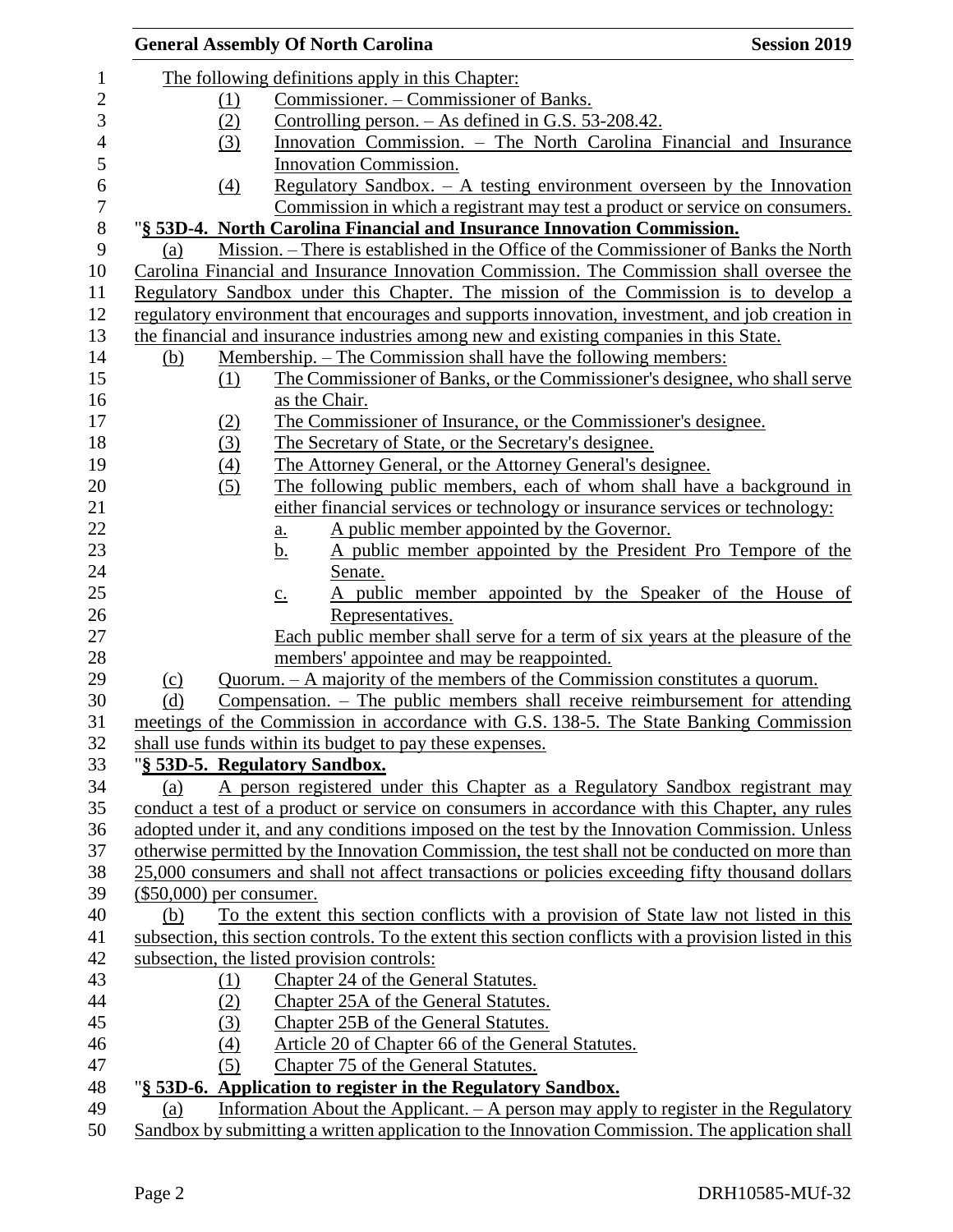|                       |                   | <b>General Assembly Of North Carolina</b>                                                            | <b>Session 2019</b> |
|-----------------------|-------------------|------------------------------------------------------------------------------------------------------|---------------------|
|                       |                   | be verified by oath or affirmation of the applicant or a designee of the applicant and shall include |                     |
| all of the following: |                   |                                                                                                      |                     |
|                       | (1)               | The legal name, along with any assumed business name, principal address,                             |                     |
|                       |                   | contact information, and Social Security number or taxpayer identification                           |                     |
|                       |                   | number of the applicant.                                                                             |                     |
|                       | (2)               | The applicant's form and place of organization, if applicable.                                       |                     |
|                       | (3)               | A certificate of good standing from the state in which the applicant was                             |                     |
|                       |                   | organized, if applicable.                                                                            |                     |
|                       | $\left(4\right)$  | A certificate of authority from the North Carolina Secretary of State to                             |                     |
|                       |                   | conduct business in this State, if required by Article 15 of Chapter 55 of the                       |                     |
|                       |                   | General Statutes, or other evidence of the applicant's registration or                               |                     |
|                       |                   | qualification to do business in this State.                                                          |                     |
|                       | (5)               | The most recent audited annual financial statement of the applicant, or if the                       |                     |
|                       |                   | applicant is a wholly owned subsidiary, of the applicant's parent entity. This                       |                     |
|                       |                   | statement shall include the balance sheet, statement of income or loss,                              |                     |
|                       |                   | statement of changes in shareholder equity, if applicable, and statement of                          |                     |
|                       |                   | changes in financial position.                                                                       |                     |
|                       | (6)               | A record of any criminal convictions for the applicant, controlling person, or                       |                     |
|                       |                   | any key management personnel for a 10-year period prior to the date of the                           |                     |
|                       |                   | application, including authorization to perform a federal and State criminal                         |                     |
|                       |                   | background check.                                                                                    |                     |
|                       | (7)               | Any additional information requested by the Innovation Commission.                                   |                     |
| (b)                   |                   | Information About the Product or Service to Be Tested. - The application shall also                  |                     |
|                       |                   | include the following information about each product or service the applicant proposes to test:      |                     |
|                       | (1)               | Whether the product or service is a financial innovation or an insurance                             |                     |
|                       |                   | innovation or both.                                                                                  |                     |
|                       |                   | The potential benefits of the product or service.                                                    |                     |
|                       | $\frac{(2)}{(3)}$ | The provisions of State law that would be superseded under G.S. 53D-5(b), if                         |                     |
|                       |                   | the Innovation Commission allowed the applicant to conduct a test of the                             |                     |
|                       |                   | product or service.                                                                                  |                     |
|                       | (4)               | The plan for testing, monitoring, and assessing the product or service,                              |                     |
|                       |                   | including risk management and cybersecurity measures to protect consumers.                           |                     |
| (c)                   |                   | Fee. - An applicant shall include a nonrefundable fee of five hundred dollars                        |                     |
|                       |                   | $($500.00)$ with the application.                                                                    |                     |
| (d)                   |                   | Investigation. – On receipt of the application and fee, the Innovation Commission                    |                     |
|                       |                   | shall notify the Office of the Commissioner of Banks. The Office of the Commissioner of Banks        |                     |
|                       |                   | shall investigate all of the following:                                                              |                     |
|                       | (1)               | The applicant's financial condition and responsibility, financial and business                       |                     |
|                       |                   | experience, and character and general fitness.                                                       |                     |
|                       | (2)               | The extent of the risk to consumers of testing the product or service and the                        |                     |
|                       |                   | adequacy of the applicant's proposed plan under subdivision $(b)(4)$ of this                         |                     |
|                       |                   | section.                                                                                             |                     |
|                       |                   | If one or more of the products or services is an insurance innovation, the Office of the             |                     |
|                       |                   | Commissioner of Banks shall consult with the Department of Insurance in conducting the               |                     |
|                       |                   | investigation. The Office of the Commissioner of Banks shall report its findings to the Innovation   |                     |
| Commission.           |                   |                                                                                                      |                     |
| (e)                   |                   | Abandoned Application. – The Innovation Commission may consider an application                       |                     |
|                       |                   | abandoned if all of the following are true:                                                          |                     |
|                       | (1)               | The applicant fails to respond to a request for information by the Innovation                        |                     |
|                       |                   | Commission within 30 days of the date of the request.                                                |                     |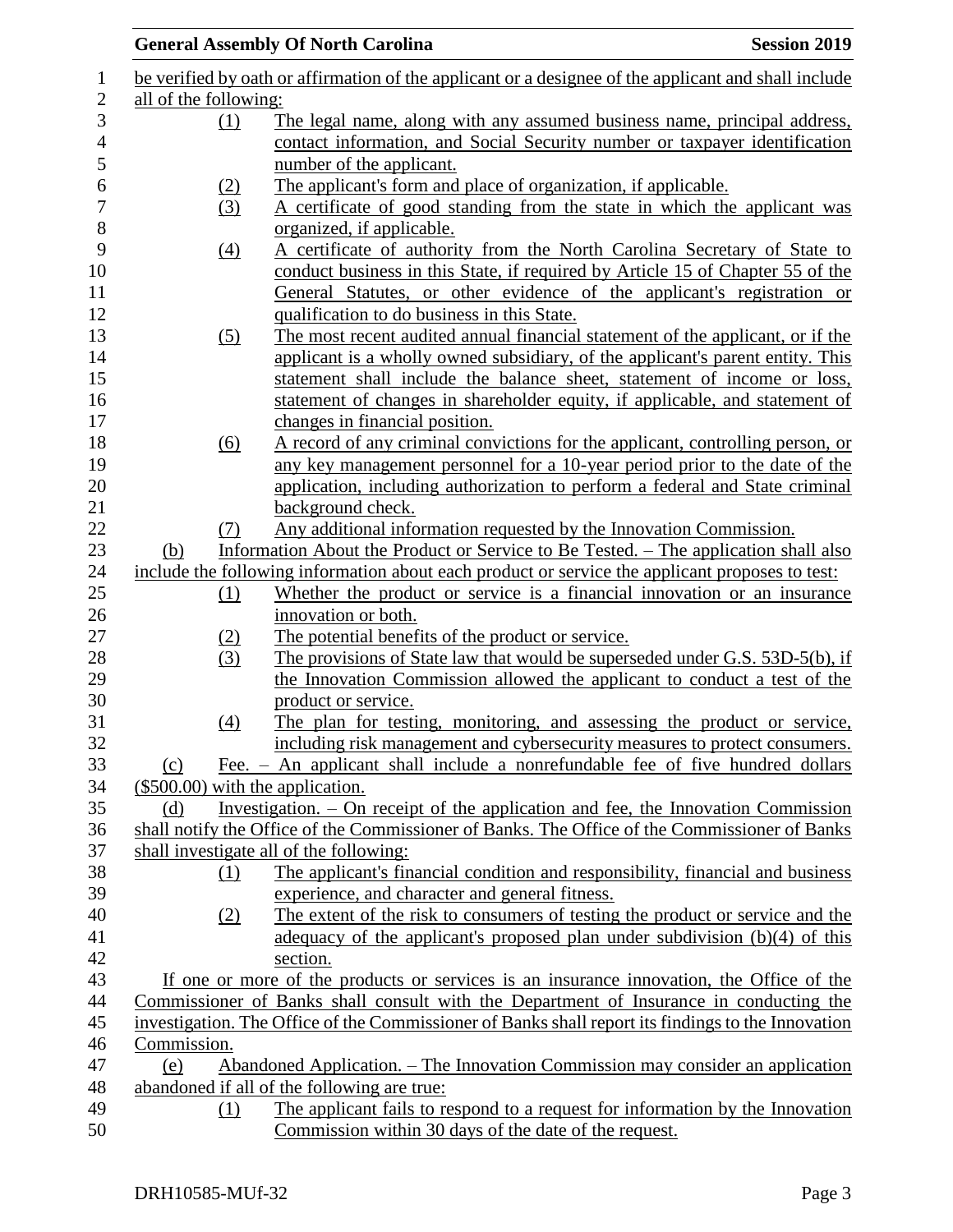|                             | <b>General Assembly Of North Carolina</b>                                                         | <b>Session 2019</b> |
|-----------------------------|---------------------------------------------------------------------------------------------------|---------------------|
| (2)                         | The Innovation Commission has given the applicant 15 days' written notice of                      |                     |
|                             | the Commission's intention to consider the application abandoned.                                 |                     |
| (f)                         | Issuance of Registration. – The Innovation Commission shall decide on the                         |                     |
|                             |                                                                                                   |                     |
|                             | application no later than 90 days after the date the application was submitted. The Innovation    |                     |
|                             | Commission may issue a Regulatory Sandbox registration to an applicant if the Commission          |                     |
| finds all of the following: |                                                                                                   |                     |
| (1)                         | The applicant's financial condition is sound.                                                     |                     |
| (2)                         | The applicant's business will be conducted honestly, fairly, equitably,                           |                     |
|                             | carefully, efficiently, consistent with this Chapter's purposes and intent, and                   |                     |
|                             | in a manner commanding the community's confidence and trust.                                      |                     |
| (3)                         | The applicant and the applicant's controlling persons and key management                          |                     |
|                             | personnel are qualified and of good character.                                                    |                     |
| (4)                         | The applicant's plan under subdivision (b)(4) of this section includes adequate                   |                     |
|                             | risk management and cybersecurity measures to protect consumers.                                  |                     |
| (5)                         | No person on behalf of the applicant has knowingly made a material                                |                     |
|                             | misstatement or omission in the application.                                                      |                     |
| (6)                         | The applicant meets other similar requirements determined by the                                  |                     |
|                             | Commission.                                                                                       |                     |
| $\Omega$                    | The Innovation Commission may impose conditions on a Regulatory Sandbox                           |                     |
| registrant's test.          |                                                                                                   |                     |
| (h)                         | Denial of Registration. - If the Innovation Commission denies an application, the                 |                     |
|                             | Innovation Commission shall inform the applicant of each ground for the denial.                   |                     |
|                             | "§ 53D-7. License expiration and renewal.                                                         |                     |
| (a)                         | Expiration. - A Regulatory Sandbox registrant's registration expires two years after              |                     |
| <i>issuance.</i>            |                                                                                                   |                     |
| (b)                         | Renewal. – A Regulatory Sandbox registrant may apply to renew the registration by                 |                     |
|                             | submitting a written application to the Commissioner no later than 30 days before the expiration  |                     |
|                             | date. The renewal application shall contain the same information and include the same fee as the  |                     |
|                             | initial application as provided in G.S. 53D-6. An application that is submitted after the date 30 |                     |
|                             | days before the expiration date but before the expiration date shall also include a nonrefundable |                     |
|                             |                                                                                                   |                     |
|                             | late fee of one hundred dollars (\$100.00). The Commissioner shall consider a renewal application |                     |
|                             | and investigate the registrant in the same manner as an initial application as provided in        |                     |
|                             | G.S. 53D-6. The registrant's registration shall be effective during the pendency of the renewal   |                     |
| application.                |                                                                                                   |                     |
| "§ 53D-8. Surety bond.      |                                                                                                   |                     |
| (a)                         | The Innovation Commission may require that a Regulatory Sandbox registrant post a                 |                     |
|                             | surety bond for the benefit of any consumers harmed by the test. If the Commission does require   |                     |
|                             | a bond, the Commission shall specify the amount of the bond. The Innovation Commission may        |                     |
|                             | also require the Regulatory Sandbox registrant to obtain insurance coverage to address any        |                     |
|                             | cybersecurity risks of the test. Any consumers harmed by the test shall be the beneficiaries of   |                     |
| this insurance coverage.    |                                                                                                   |                     |
| (b)                         | In lieu of a surety bond, the Innovation Commission may allow a Regulatory Sandbox                |                     |
|                             | registrant to deposit the following with the Commissioner, or with a bank in this State approved  |                     |
|                             | by the Commissioner, in an aggregate amount, based upon principal amount or market value,         |                     |
|                             | whichever is lower, of not less than the amount of the surety bond:                               |                     |
| (1)                         | Unencumbered cash.                                                                                |                     |
| (2)                         | Unencumbered interest-bearing bonds.                                                              |                     |
| (3)                         | Unencumbered notes.                                                                               |                     |
| (4)                         | Unencumbered debentures.                                                                          |                     |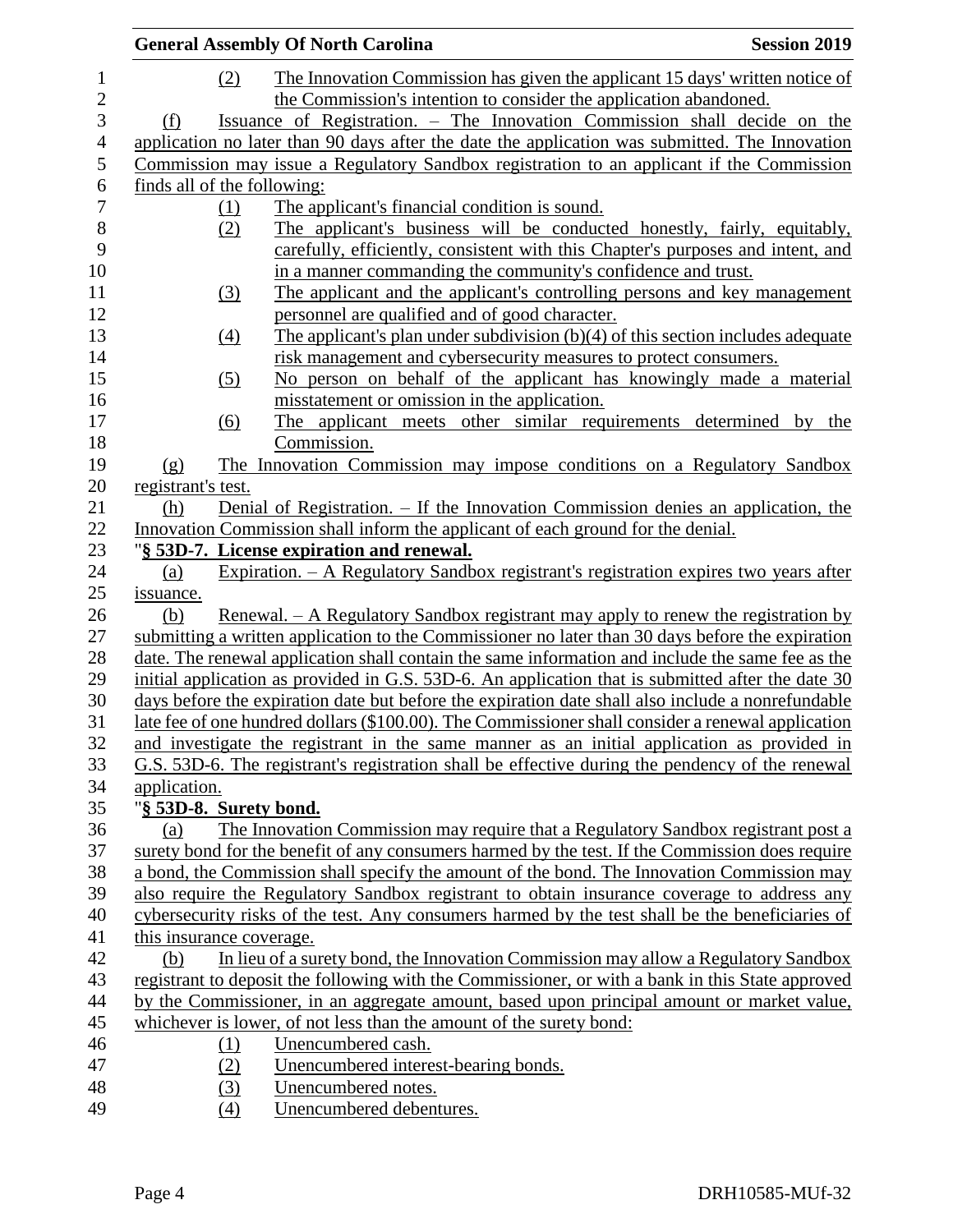|                  |                  | <b>General Assembly Of North Carolina</b>                                                        | <b>Session 2019</b> |
|------------------|------------------|--------------------------------------------------------------------------------------------------|---------------------|
| 1                | (5)              | Unencumbered obligations of the United States or of any agency or                                |                     |
| $\overline{2}$   |                  | instrumentality of the United States or unencumbered obligations guaranteed                      |                     |
| 3                |                  | by the United States.                                                                            |                     |
| $\overline{4}$   | (6)              | Unencumbered obligations of this State or of any political subdivision of this                   |                     |
| 5                |                  | State or unencumbered obligations guaranteed by this State.                                      |                     |
| 6                |                  | A deposit under this subsection shall be for the benefit of any consumers harmed by the test,    |                     |
| $\boldsymbol{7}$ |                  | but the Regulatory Sandbox registrant is entitled to all interest and dividends earned on the    |                     |
| $\,8\,$          | deposit.         |                                                                                                  |                     |
| 9                | (c)              | The surety bond or deposit shall remain in place for no less than one year after the             |                     |
| 10               |                  | Regulatory Sandbox registrant ceases to be registered. The Regulatory Sandbox registrant shall   |                     |
| 11               |                  | give the Commissioner 90 days' written notice before cancelling the surety bond or withdrawing   |                     |
| 12               | the deposit.     |                                                                                                  |                     |
| 13               |                  | "§ 53D-9. Prohibited conduct.                                                                    |                     |
| 14               |                  | A Regulatory Sandbox registrant is prohibited from doing any of the following:                   |                     |
| 15               | (1)              | Employing, directly or indirectly, any scheme, device, or artifice to defraud                    |                     |
| 16               |                  | or mislead a person.                                                                             |                     |
| 17               | (2)              | Making any false statement or omitting a material fact in connection with (i)                    |                     |
| 18               |                  | any information or report filed with a State or federal agency or (ii) any                       |                     |
| 19               |                  | investigation or examination conducted by the Commissioner or another State                      |                     |
| 20               |                  | or federal agency.                                                                               |                     |
| 21               | (3)              | Knowingly withholding, concealing, mutilating, or destroying any evidence                        |                     |
| 22               |                  | during an investigation or examination by the Commissioner under this                            |                     |
| 23               |                  | Chapter.                                                                                         |                     |
| 24               | $\left(4\right)$ | Violating any applicable federal law.                                                            |                     |
| 25               | (5)              | Violating any State laws listed in G.S. 53D-5(b).                                                |                     |
| 26               |                  | "§ 53D-10. Commissioner's authority to investigate and examine.                                  |                     |
| 27               | (a)              | Investigation and Examination. $-$ In addition to the Commissioner's authority to                |                     |
| 28               |                  | investigate an applicant in connection with an initial application under G.S. 53D-6 or a renewal |                     |
| 29               |                  | application under G.S. 53D-7, the Commissioner may investigate and examine a Regulatory          |                     |
| 30               |                  | Sandbox registrant at any time to determine compliance with this Chapter.                        |                     |
| 31               | (b)              | Powers. - In investigating and examining a Regulatory Sandbox registrant, the                    |                     |
| 32               |                  | Commissioner may do any of the following:                                                        |                     |
| 33               | (1)              | Access any records, regardless of the location, possession, control, or custody                  |                     |
| 34               |                  | of the records. The Commissioner may take possession of and control access                       |                     |
| 35               |                  | to the records in the place where they are usually kept. No person shall remove                  |                     |
| 36               |                  | or attempt to remove the records except pursuant to a court order or with the                    |                     |
| 37               |                  | Commissioner's consent.                                                                          |                     |
| 38               | (2)              | Subpoena any person to produce any evidence the Commissioner deems                               |                     |
| 39               |                  | relevant to the investigation or examination.                                                    |                     |
| 40               | (3)              | Administer oaths and examine any person under oath concerning the                                |                     |
| 41               |                  | registrant's business.                                                                           |                     |
| 42               | $\left(4\right)$ | Retain attorneys, accountants, other professionals, and specialists as                           |                     |
| 43               |                  | investigators, examiners, or auditors to conduct or assist in conducting the                     |                     |
| 44               |                  | investigation or examination.                                                                    |                     |
| 45               | (5)              | Enter into agreements or relationships with other government officials or                        |                     |
| 46               |                  | regulatory associations to improve efficiencies and reduce regulatory burden                     |                     |
| 47               |                  | by sharing resources, standardized or uniform methods or procedures, and                         |                     |
| 48               |                  | evidence obtained under the Commissioner's authority.                                            |                     |
| 49               | (6)              | Use, hire, contract for, or employ publicly or privately available analytical                    |                     |
| 50               |                  | systems, methods, or software to investigate or examine a registrant.                            |                     |